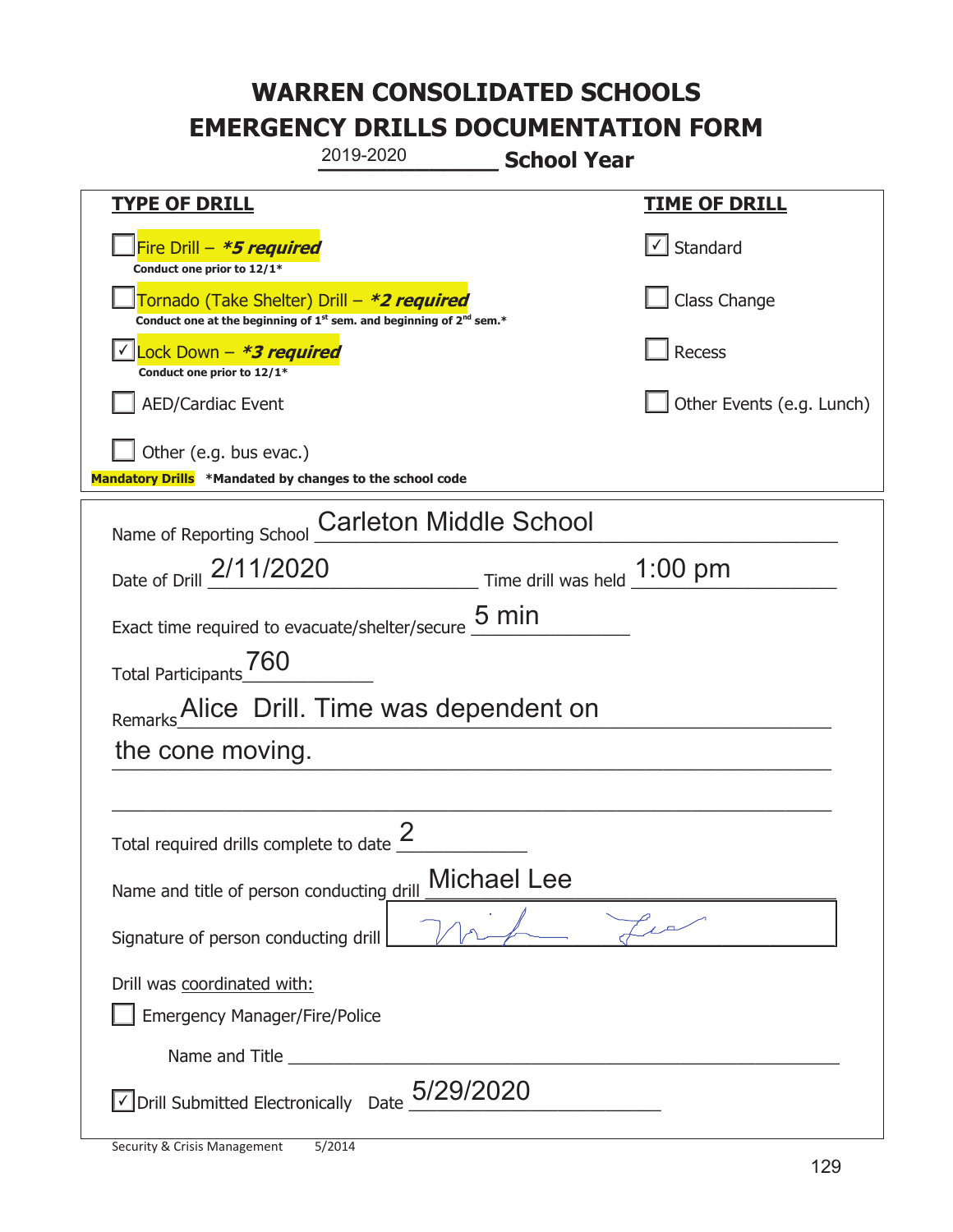|                                                                                    | 2019-2020                                                                                   | <b>School Year</b> |                                   |
|------------------------------------------------------------------------------------|---------------------------------------------------------------------------------------------|--------------------|-----------------------------------|
| <u>TYPE OF DRILL</u>                                                               |                                                                                             |                    | <b>TIME OF DRILL</b>              |
| Fire Drill - *5 required<br>Conduct one prior to 12/1*                             |                                                                                             |                    | $\lfloor \angle \rfloor$ Standard |
| Tornado (Take Shelter) Drill – *2 required                                         | Conduct one at the beginning of 1 <sup>st</sup> sem. and beginning of 2 <sup>nd</sup> sem.* |                    | Class Change                      |
| Lock Down - *3 required<br>Conduct one prior to 12/1*                              |                                                                                             |                    | Recess                            |
| <b>AED/Cardiac Event</b>                                                           |                                                                                             |                    | Other Events (e.g. Lunch)         |
| Other (e.g. bus evac.)<br>Mandatory Drills *Mandated by changes to the school code |                                                                                             |                    |                                   |
| Name of Reporting School                                                           | <b>Carleton Middle School</b>                                                               |                    |                                   |
|                                                                                    | Date of Drill 1/13/2020 Time drill was held 10 am                                           |                    |                                   |
| Exact time required to evacuate/shelter/secure $\frac{50}{2}$ Sec                  |                                                                                             |                    |                                   |
| <b>Total Participants</b>                                                          |                                                                                             |                    |                                   |
| Remarks                                                                            |                                                                                             |                    |                                   |
|                                                                                    |                                                                                             |                    |                                   |
| Total required drills complete to date _test                                       | 1                                                                                           |                    |                                   |
| Name and title of person conducting drill                                          | Michael Lee                                                                                 |                    |                                   |
| Signature of person conducting drill                                               |                                                                                             |                    |                                   |
| Drill was coordinated with:<br><b>Emergency Manager/Fire/Police</b>                |                                                                                             |                    |                                   |
|                                                                                    |                                                                                             |                    |                                   |
|                                                                                    | $\sqrt{\phantom{a}}$ Drill Submitted Electronically Date $\_$ 05/29/2020                    |                    |                                   |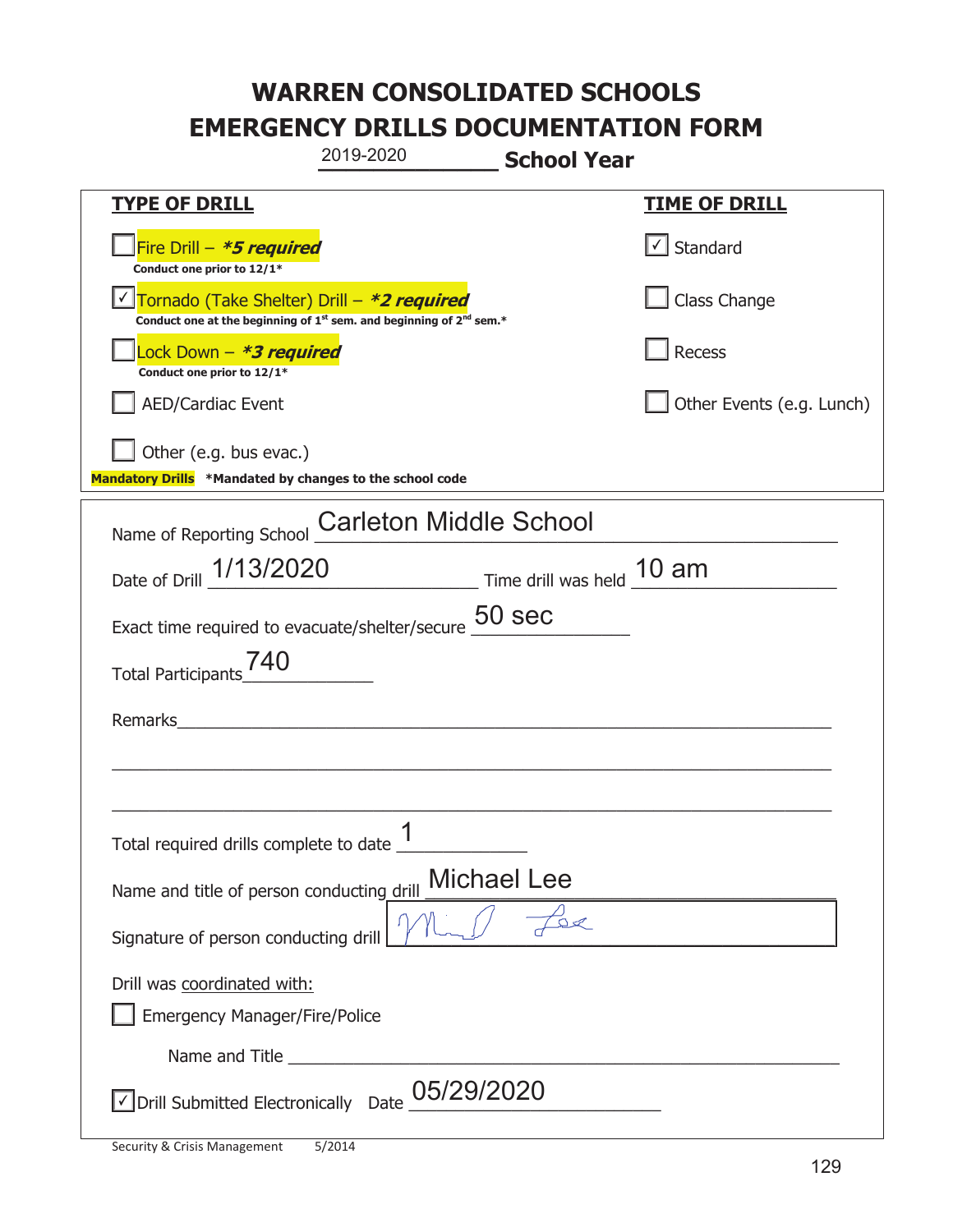|                                                                                    | 2019-2020                                                                                   | <b>School Year</b>                                |                                   |
|------------------------------------------------------------------------------------|---------------------------------------------------------------------------------------------|---------------------------------------------------|-----------------------------------|
| <u>TYPE OF DRILL</u>                                                               |                                                                                             |                                                   | <b>TIME OF DRILL</b>              |
| Fire Drill - *5 required<br>Conduct one prior to 12/1*                             |                                                                                             |                                                   | $\lfloor \angle \rfloor$ Standard |
| Tornado (Take Shelter) Drill – *2 required                                         | Conduct one at the beginning of 1 <sup>st</sup> sem. and beginning of 2 <sup>nd</sup> sem.* |                                                   | Class Change                      |
| Lock Down - *3 required<br>Conduct one prior to 12/1*                              |                                                                                             |                                                   | Recess                            |
| <b>AED/Cardiac Event</b>                                                           |                                                                                             |                                                   | Other Events (e.g. Lunch)         |
| Other (e.g. bus evac.)<br>Mandatory Drills *Mandated by changes to the school code |                                                                                             |                                                   |                                   |
| Name of Reporting School                                                           | <b>Carleton Middle School</b>                                                               |                                                   |                                   |
| Date of Drill 11/7/2019 Time drill was held 2:00                                   |                                                                                             |                                                   |                                   |
| Exact time required to evacuate/shelter/secure $1 \text{ min}$                     |                                                                                             |                                                   |                                   |
| <b>Total Participants</b>                                                          |                                                                                             |                                                   |                                   |
| Remarks                                                                            |                                                                                             |                                                   |                                   |
|                                                                                    |                                                                                             |                                                   |                                   |
| Total required drills complete to date $\Box$                                      | 4                                                                                           |                                                   |                                   |
| Name and title of person conducting drill                                          |                                                                                             | <b>Michael Lee</b>                                |                                   |
| Signature of person conducting drill                                               |                                                                                             | <u> 1989 - Johann Barbara, martxa alemaniar a</u> |                                   |
| Drill was coordinated with:<br><b>Emergency Manager/Fire/Police</b>                |                                                                                             |                                                   |                                   |
|                                                                                    | Name and Title <b>contained</b> Title <b>Contained Act and Title</b>                        |                                                   |                                   |
| $\overline{\phantom{a}}$ Drill Submitted Electronically Date $_0$ 5/29/2020        |                                                                                             |                                                   |                                   |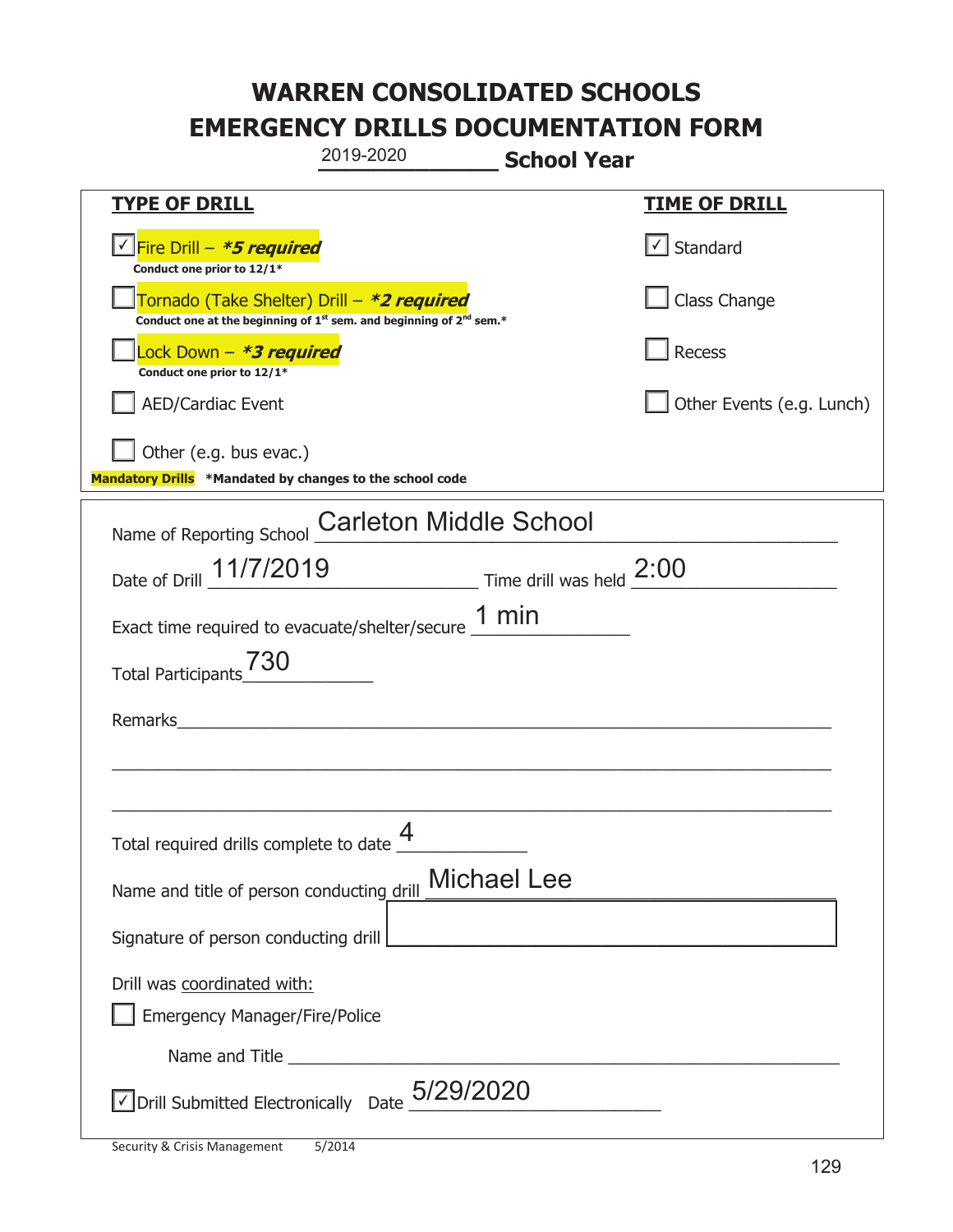|                                                                                    | 2019/2020                                                                                   | <b>School Year</b> |                                   |
|------------------------------------------------------------------------------------|---------------------------------------------------------------------------------------------|--------------------|-----------------------------------|
| <b>TYPE OF DRILL</b>                                                               |                                                                                             |                    | <b>TIME OF DRILL</b>              |
| Fire Drill - *5 required<br>Conduct one prior to 12/1*                             |                                                                                             |                    | $\lfloor \angle \rfloor$ Standard |
| Tornado (Take Shelter) Drill – *2 required                                         | Conduct one at the beginning of 1 <sup>st</sup> sem. and beginning of 2 <sup>nd</sup> sem.* |                    | Class Change                      |
| Lock Down - *3 required<br>Conduct one prior to 12/1*                              |                                                                                             |                    | Recess                            |
| <b>AED/Cardiac Event</b>                                                           |                                                                                             |                    | Other Events (e.g. Lunch)         |
| Other (e.g. bus evac.)<br>Mandatory Drills *Mandated by changes to the school code |                                                                                             |                    |                                   |
| Name of Reporting School                                                           | <b>Carleton Middle School</b>                                                               |                    |                                   |
| Date of Drill 10/23/2019 Time drill was held 12:50                                 |                                                                                             |                    |                                   |
| Exact time required to evacuate/shelter/secure $\frac{45}{1}$ SeC                  |                                                                                             |                    |                                   |
| 680<br><b>Total Participants</b>                                                   |                                                                                             |                    |                                   |
| Remarks                                                                            |                                                                                             |                    |                                   |
|                                                                                    |                                                                                             |                    |                                   |
| Total required drills complete to date U                                           | 3                                                                                           |                    |                                   |
| Name and title of person conducting drill                                          |                                                                                             | <b>Michael Lee</b> |                                   |
| Signature of person conducting drill                                               |                                                                                             |                    |                                   |
| Drill was coordinated with:<br><b>Emergency Manager/Fire/Police</b>                |                                                                                             |                    |                                   |
|                                                                                    |                                                                                             |                    |                                   |
| $\sqrt{}$ Drill Submitted Electronically Date $\underline{10/23/2019}$             |                                                                                             |                    |                                   |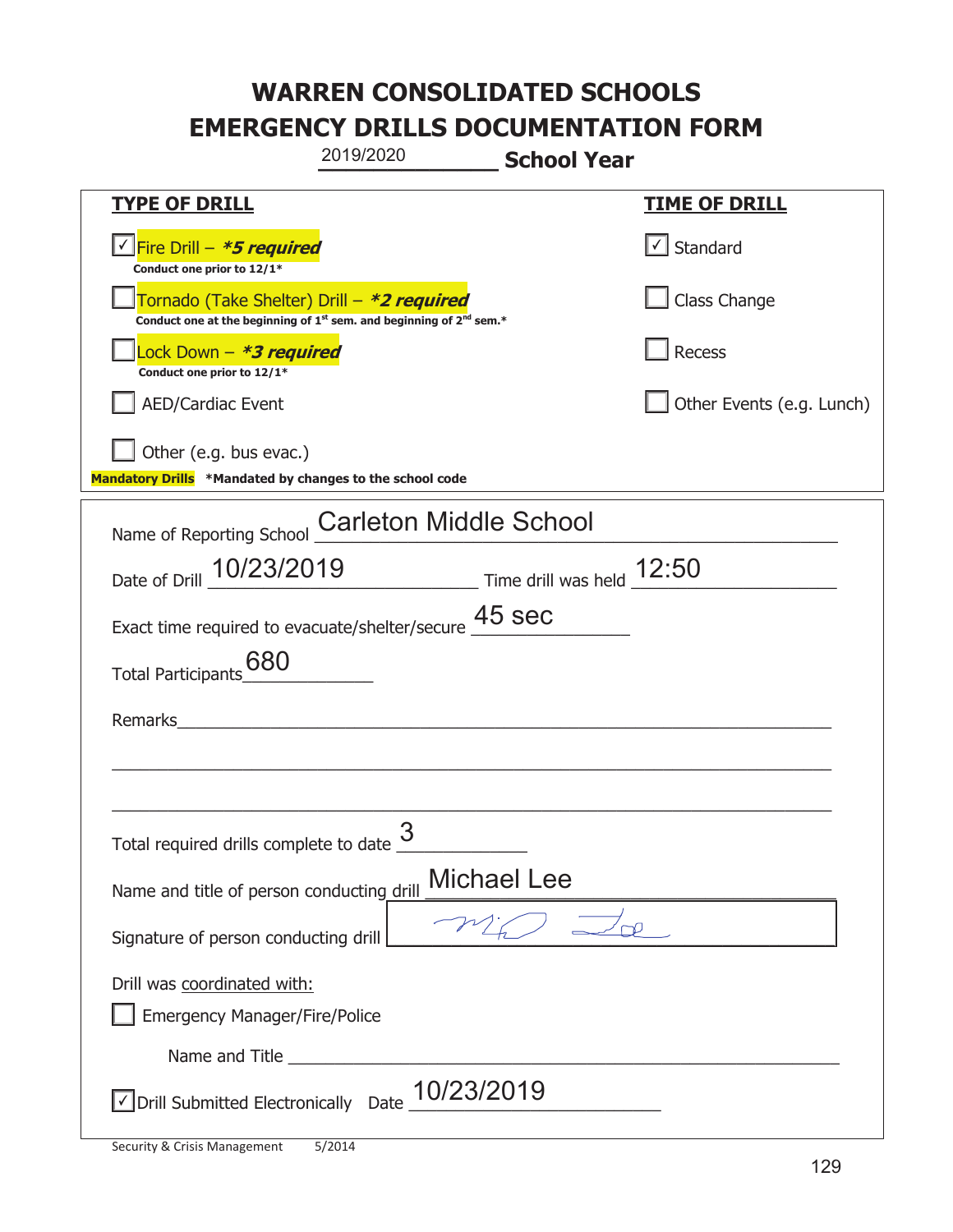|                                                                                    | 2019/2020                                                                                   | <b>School Year</b>                 |
|------------------------------------------------------------------------------------|---------------------------------------------------------------------------------------------|------------------------------------|
| <b>TYPE OF DRILL</b>                                                               |                                                                                             | <b>TIME OF DRILL</b>               |
| Fire Drill - *5 required<br>Conduct one prior to 12/1*                             |                                                                                             | $\lfloor \angle \rfloor$ Standard  |
| Tornado (Take Shelter) Drill – *2 required                                         | Conduct one at the beginning of 1 <sup>st</sup> sem. and beginning of 2 <sup>nd</sup> sem.* | Class Change                       |
| Lock Down - <b>*3 required</b><br>Conduct one prior to 12/1*                       |                                                                                             | Recess                             |
| <b>AED/Cardiac Event</b>                                                           |                                                                                             | Other Events (e.g. Lunch)          |
| Other (e.g. bus evac.)<br>Mandatory Drills *Mandated by changes to the school code |                                                                                             |                                    |
| Name of Reporting School                                                           | <b>Carleton Middle School</b>                                                               |                                    |
| Date of Drill 10/08/2019                                                           |                                                                                             | $\_$ Time drill was held $\_$ 1:15 |
|                                                                                    | Exact time required to evacuate/shelter/secure $\frac{4 \text{ min}}{4}$                    |                                    |
| Total Participants <sup>740</sup>                                                  |                                                                                             |                                    |
|                                                                                    | Remarks School wide ALICE drill. Time was                                                   |                                    |
|                                                                                    | dependent on when all classes evacuated                                                     |                                    |
| depending on cone placement                                                        |                                                                                             |                                    |
| Total required drills complete to date $\leq$                                      |                                                                                             |                                    |
| <b>Michael Lee</b><br>Name and title of person conducting drill                    |                                                                                             |                                    |
| Signature of person conducting drill                                               |                                                                                             |                                    |
| Drill was coordinated with:<br><b>Emergency Manager/Fire/Police</b>                |                                                                                             |                                    |
|                                                                                    |                                                                                             |                                    |
| √ Drill Submitted Electronically Date                                              | 10/23/2019                                                                                  |                                    |